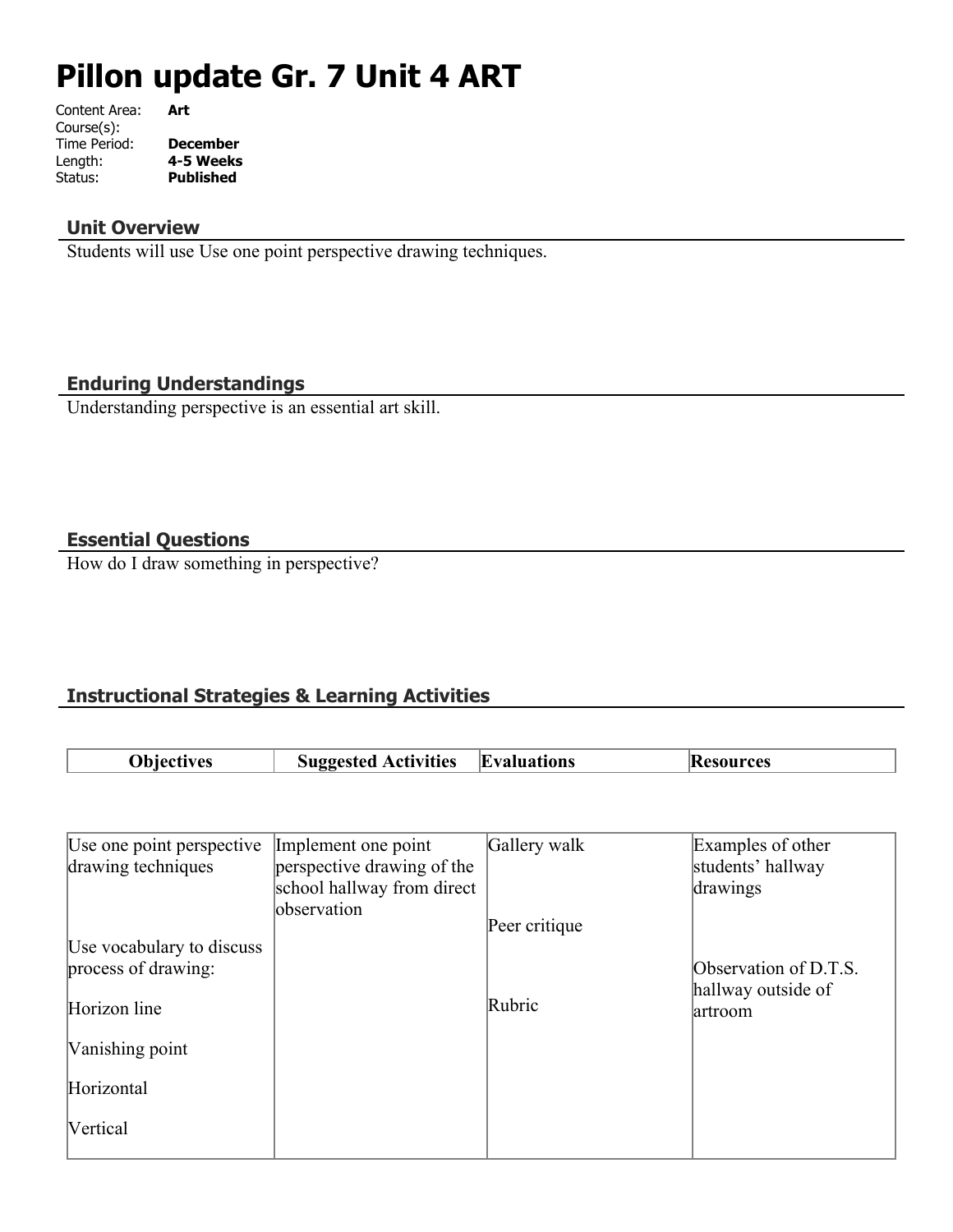| Use perspective tools:<br>T-square and board                                                                     |  |  |
|------------------------------------------------------------------------------------------------------------------|--|--|
| Use the "golden rule":<br>Lines only go in 3<br>directions-vertical,<br>horizontal and to the<br>vanishing point |  |  |

# **Integration of Career Readiness, Life Literacies and Key Skills**

Students will explore skills used in the profession of an architect.

| TECH.9.4.8.CI.4      | Explore the role of creativity and innovation in career pathways and industries.                                                                                   |
|----------------------|--------------------------------------------------------------------------------------------------------------------------------------------------------------------|
|                      | Gathering and evaluating knowledge and information from a variety of sources, including<br>global perspectives, fosters creativity and innovative thinking.        |
| TECH.9.4.8.CT.2      | Develop multiple solutions to a problem and evaluate short- and long-term effects to<br>determine the most plausible option (e.g., MS-ETS1-4, 6.1.8. Civics DP.1). |
| <b>TECH.9.4.8.CI</b> | Creativity and Innovation                                                                                                                                          |
| <b>TECH.9.4.8.CT</b> | Critical Thinking and Problem-solving                                                                                                                              |
| TECH.9.4.8.CL3       | Examine challenges that may exist in the adoption of new ideas (e.g., 2.1.8.SSH,<br>6.1.8. Civics PD. 2).                                                          |
|                      | An essential aspect of problem solving is being able to self-reflect on why possible<br>solutions for solving problems were or were not successful.                |

# **Technology and Design Integration**

| CS.6-8.8.2.8.ED.3 | Develop a proposal for a solution to a real-world problem that includes a model (e.g.,<br>physical prototype, graphical/technical sketch).                                                                                                         |
|-------------------|----------------------------------------------------------------------------------------------------------------------------------------------------------------------------------------------------------------------------------------------------|
|                   | Engineering design is a systematic, creative, and iterative process used to address local<br>and global problems. The process includes generating ideas, choosing the best solution,<br>and making, testing, and redesigning models or prototypes. |
| $CS.6-8.ED$       | <b>Engineering Design</b>                                                                                                                                                                                                                          |
| CS.6-8.8.2.8.ED.2 | Identify the steps in the design process that could be used to solve a problem.                                                                                                                                                                    |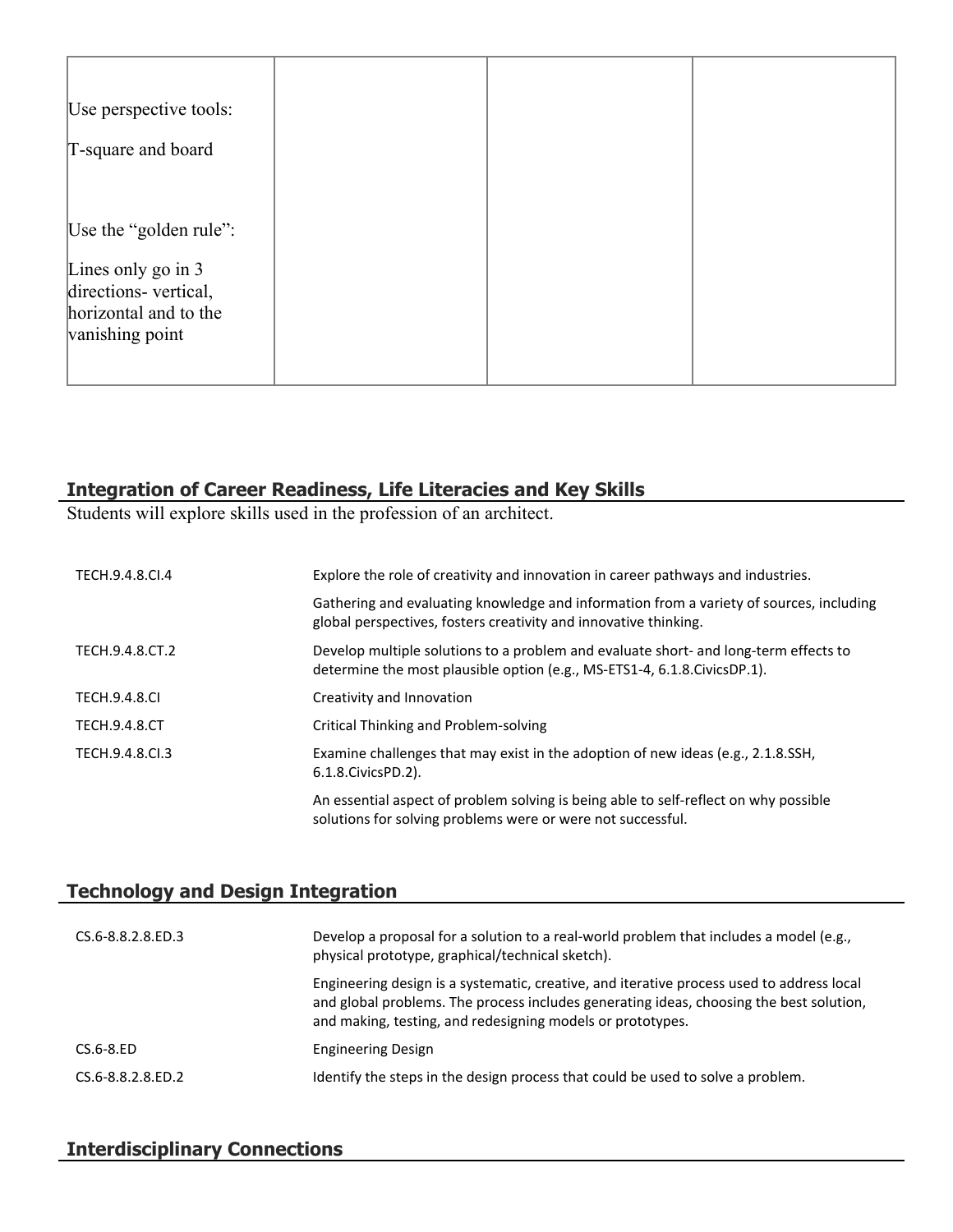#### **Differentiation**

- Understand that gifted students, just like all students, come to school to learn and be challenged.
- Pre-assess your students. Find out their areas of strength as well as those areas you may need to address before students move on.
- Consider grouping gifted students together for at least part of the school day.
- Plan for differentiation. Consider pre-assessments, extension activities, and compacting the curriculum.
- Use phrases like "You've shown you don't need more practice" or "You need more practice" instead of words like "qualify" or "eligible" when referring to extension work.
- Encourage high-ability students to take on challenges. Because they're often used to getting good grades, gifted students may be risk averse.

#### **Definitions of Differentiation Components**:

- o Content the specific information that is to be taught in the lesson/unit/course of instruction.
- o Process how the student will acquire the content information.
- o Product how the student will demonstrate understanding of the content.
- $\circ$  Learning Environment the environment where learning is taking place including physical location and/or student grouping

#### **Differentiation occurring in this unit:**

Student choices differentiate artwork creation.

#### For Gifted:

Encourage students to explore concepts in depth and encourage independent studies or investigations. Use thematic instruction to connect learning across the curriculum. Encourage creative expression and thinking by allowing students to choose how to approach a problem or assignment. Expand students' time for free reading. Invite students to explore different points of view on a topic of study and compare the two. Provide learning centers where students are in charge of their learning. Brainstorm with gifted children on what types of projects they would like to explore to extend what they're learning in the classroom. Determine where students' interests lie and capitalize on their inquisitiveness. Refrain from having them complete more work in the same manner. Employ differentiated curriculum to keep interest high. Avoid drill and practice activities. Ask students' higher level questions that require students to look into causes, experiences, and facts to draw a conclusion or make connections to other areas of learning. If possible, compact curriculum to allow gifted students to move more quickly through the material. Encourage students to make transformations- use a common task or item in a different way. From

http://www.bsu.edu/web/lshasky/Forms/Interventions/Gifted.pdf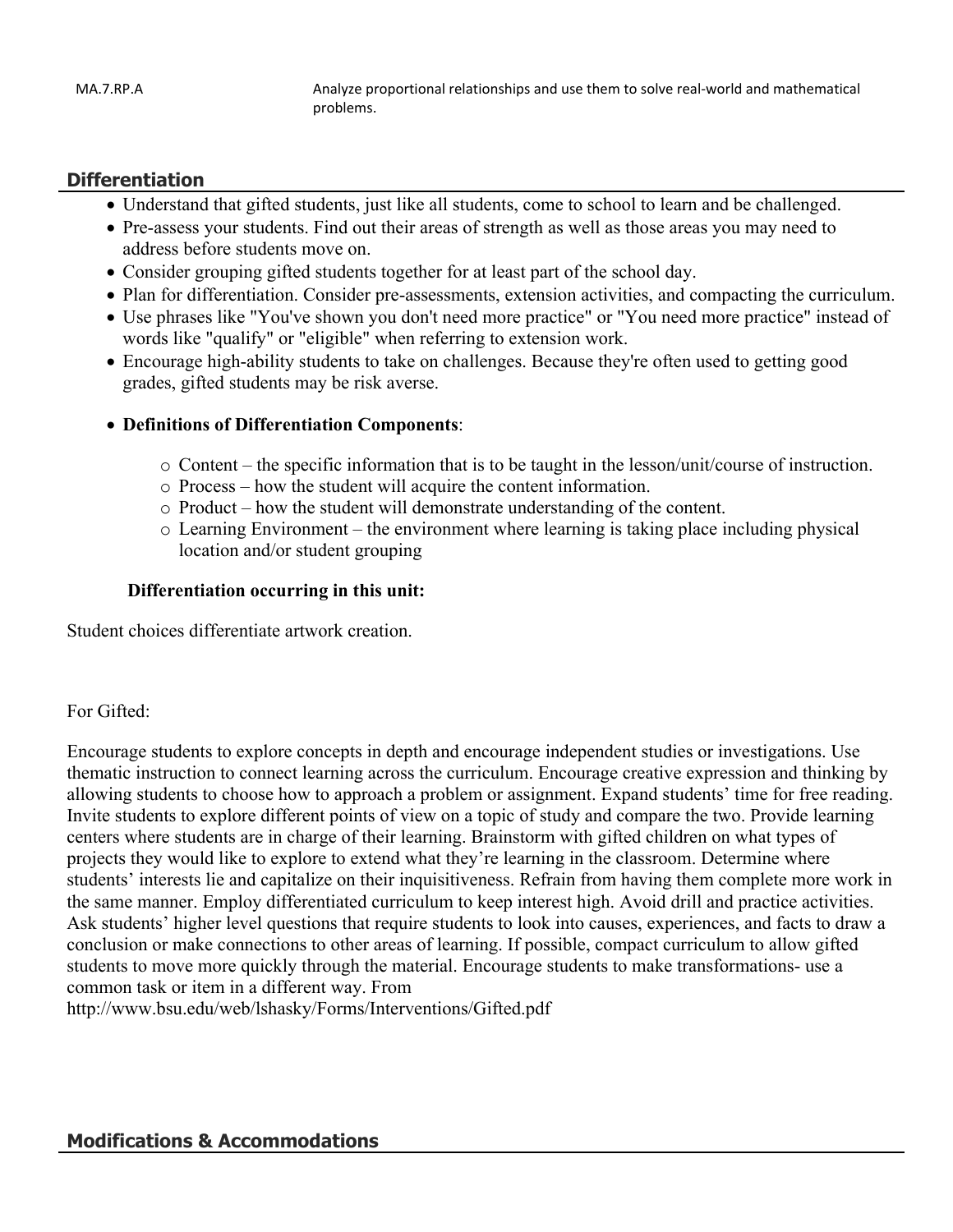IEP and 504 accommodations as required.

Refer to QSAC EXCEL SMALL SPED ACCOMMOCATIONS spreadsheet in this discipline.

### **Modifications and Accommodations used in this unit:**

## **Benchmark Assessments**

**Benchmark Assessments** are given periodically (e.g., at the end of every quarter or as frequently as once per month) throughout a school year to establish baseline achievement data and measure progress toward a standard or set of academic standards and goals.

#### **Schoolwide Benchmark assessments:**

Aimsweb benchmarks 3X a year

Linkit Benchmarks 3X a year

DRA

## **Additional Benchmarks used in this unit:**

Teacher record of growth when using medium

# **Formative Assessments**

Assessment allows both instructor and student to monitor progress towards achieving learning objectives, and can be approached in a variety of ways. **Formative assessment** refers to tools that identify misconceptions, struggles, and learning gaps along the way and assess how to close those gaps. It includes effective tools for helping to shape learning, and can even bolster students' abilities to take ownership of their learning when they understand that the goal is to improve learning, not apply final marks (Trumbull and Lash, 2013). It can include students assessing themselves, peers, or even the instructor, through writing, quizzes, conversation, and more. In short, formative assessment occurs throughout a class or course, and seeks to improve student achievement of learning objectives through approaches that can support specific student needs (Theal and Franklin, 2010, p. 151).

## **Formative Assessments used in this unit:**

Gallery walk

Peer critique

Rubric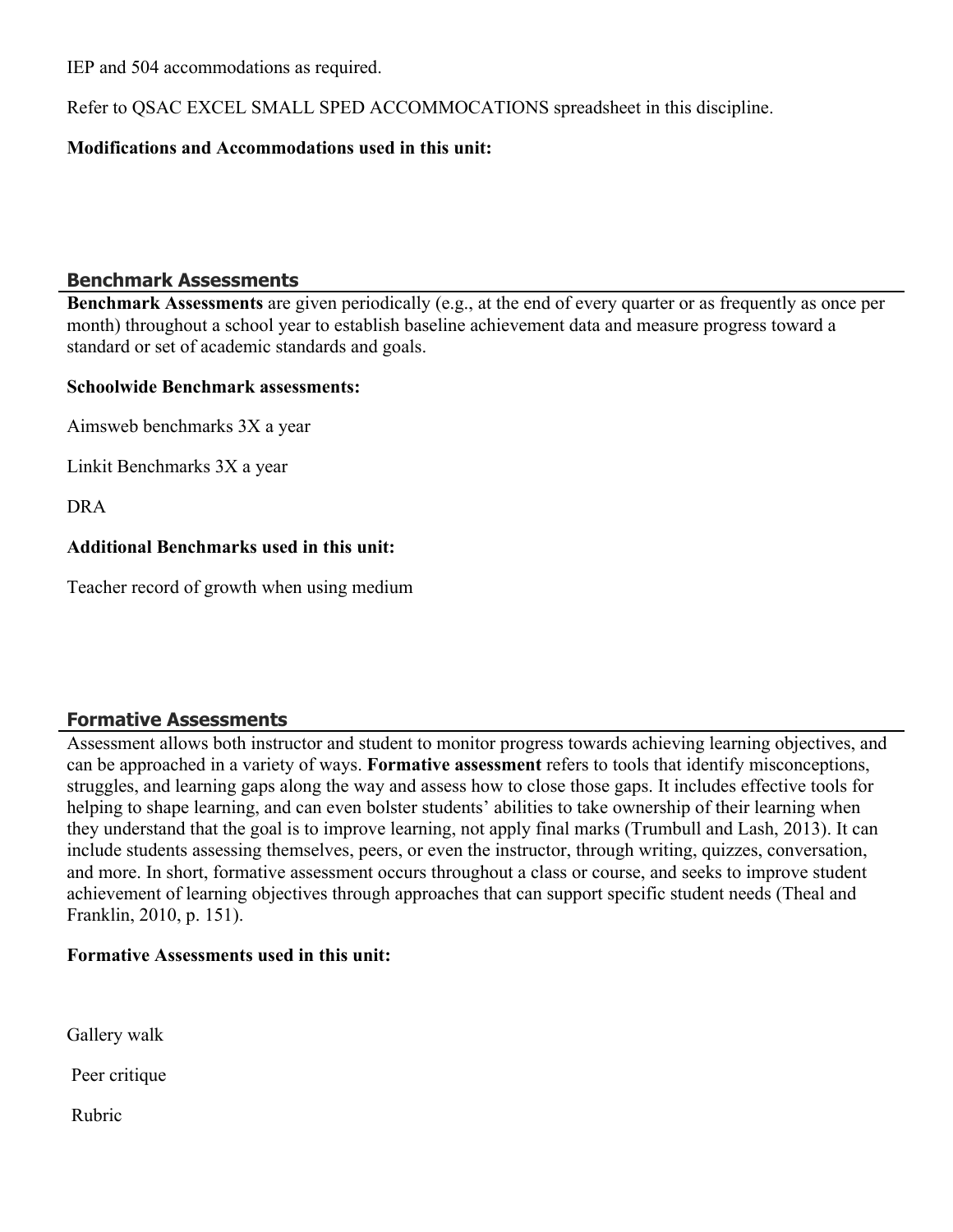#### **Summative Assessments**

**summative assessments** evaluate student learning, knowledge, proficiency, or success at the conclusion of an instructional period, like a unit, course, or program. Summative assessments are almost always formally graded and often heavily weighted (though they do not need to be). Summative assessment can be used to great effect in conjunction and alignment with formative assessment, and instructors can consider a variety of ways to combine these approaches.

#### **Summative assessments for this unit:**

Gallery walk

Peer critique

Rubric

# **Instructional Materials**

Examples of other students' hallway drawings

Observation of D.T.S. hallway outside of artroom

#### **Standards**

| VPA.1.1.8       | All students will demonstrate an understanding of the elements and principles that govern<br>the creation of works of art in dance, music, theatre, and visual art.                                                                                                   |
|-----------------|-----------------------------------------------------------------------------------------------------------------------------------------------------------------------------------------------------------------------------------------------------------------------|
| VPA.1.1.8.D.CS1 | Art is a universal language. Visual communication through art crosses cultural and<br>language barriers throughout time.                                                                                                                                              |
| VPA.1.1.8.D.1   | Describe the intellectual and emotional significance conveyed by the application of the<br>elements of art and principles of design in different historical eras and cultures.                                                                                        |
| VPA.1.1.8.D.CS2 | The study of masterworks of art from diverse cultures and different historical eras assists<br>in understanding specific cultures.                                                                                                                                    |
| VPA.1.1.8.D.2   | Compare and contrast various masterworks of art from diverse cultures, and identify<br>elements of the works that relate to specific cultural heritages.                                                                                                              |
| VPA.1.3.8.D.CS1 | The creation of art is driven by the principles of balance, harmony, unity, emphasis,<br>proportion, and rhythm/movement.                                                                                                                                             |
| VPA.1.3.8.D.1   | Incorporate various art elements and the principles of balance, harmony, unity, emphasis,<br>proportion, and rhythm/movement in the creation of two- and three-dimensional<br>artworks, using a broad array of art media and art mediums to enhance the expression of |